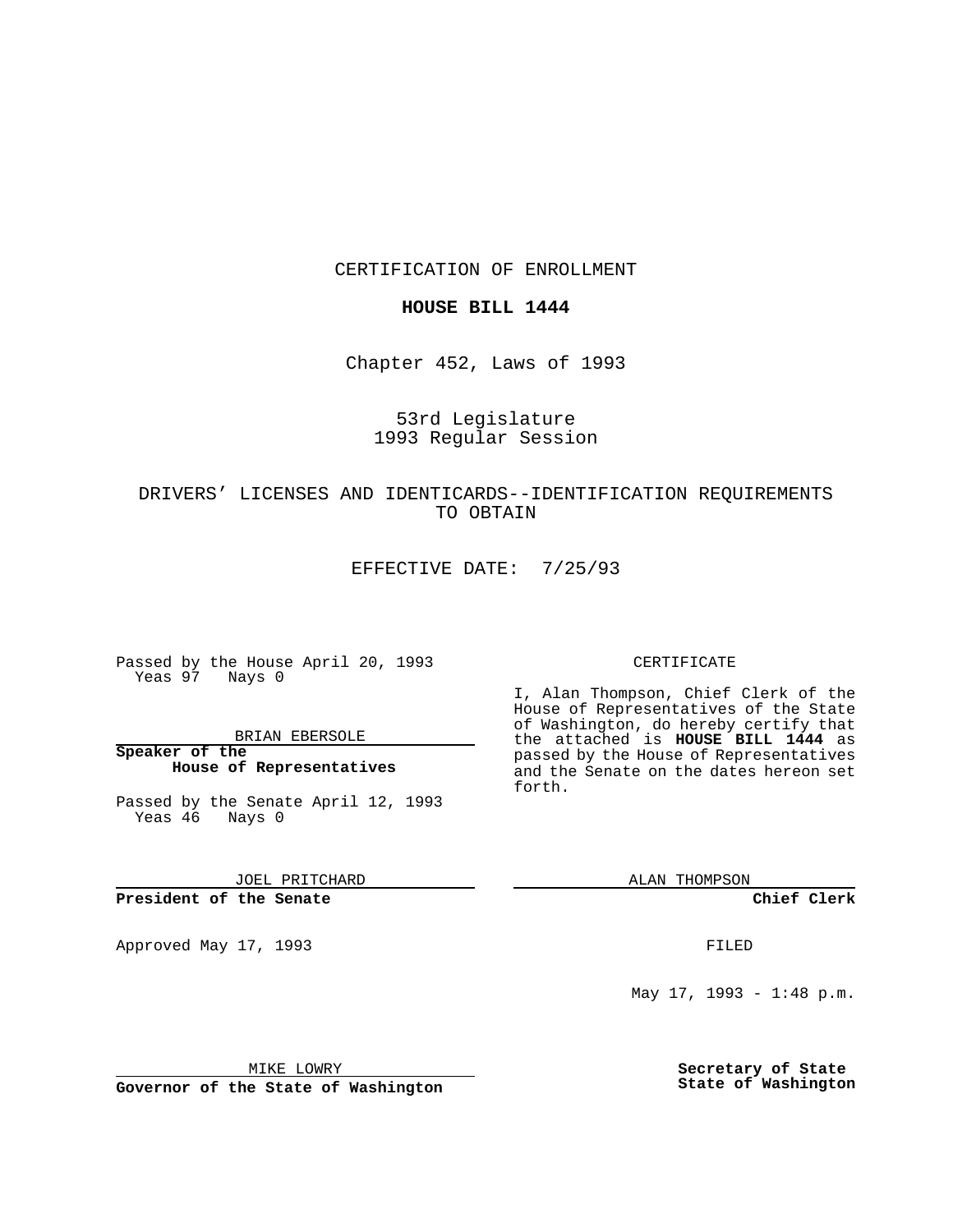# **HOUSE BILL 1444** \_\_\_\_\_\_\_\_\_\_\_\_\_\_\_\_\_\_\_\_\_\_\_\_\_\_\_\_\_\_\_\_\_\_\_\_\_\_\_\_\_\_\_\_\_\_\_

\_\_\_\_\_\_\_\_\_\_\_\_\_\_\_\_\_\_\_\_\_\_\_\_\_\_\_\_\_\_\_\_\_\_\_\_\_\_\_\_\_\_\_\_\_\_\_

#### AS AMENDED BY THE SENATE

Passed Legislature - 1993 Regular Session

## **State of Washington 53rd Legislature 1993 Regular Session**

**By** Representatives Schmidt, Sheldon, Anderson, R. Fisher, Ballasiotes, Horn, Brough, Sheahan, Long, Campbell, Brumsickle, Ballard, Wood, Miller and Forner

Read first time 01/27/93. Referred to Committee on Transportation.

 AN ACT Relating to identification requirements for driver's licenses and identicards; amending RCW 46.20.116 and 46.20.117; and adding a new section to chapter 46.20 RCW.

BE IT ENACTED BY THE LEGISLATURE OF THE STATE OF WASHINGTON:

 NEW SECTION. **Sec. 1.** A new section is added to chapter 46.20 RCW to read as follows:

 (1) The department may not issue an identicard or a Washington state driver's license, except as provided in RCW 46.20.116, unless the applicant has satisfied the department regarding his or her identity. Except as provided in subsection (2) of this section, an applicant has not satisfied the identity requirements of this section unless he or she displays or provides the department with at least one of the following pieces of valid identifying documentation:

 (a) A valid or recently expired driver's license or instruction permit that contains the signature, date of birth, and a photograph of the applicant;

 (b) A Washington state identicard or an identification card issued by another state that contains the signature and a photograph of the applicant;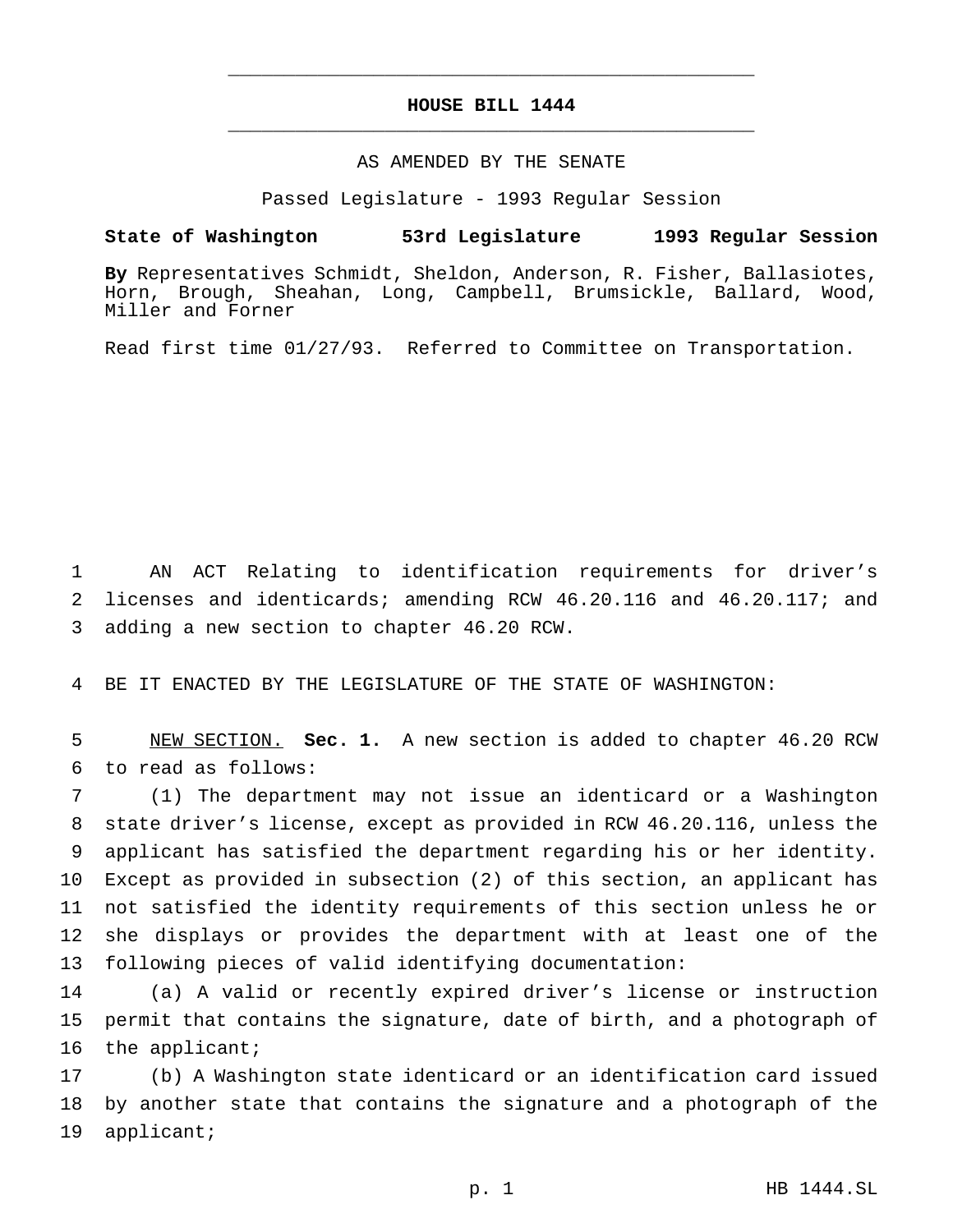(c) An identification card issued by the United States, a state, or an agency of either the United States or a state, of a kind commonly used to identify the members of employees of the government agency, 4 that contains the signature and a photograph of the applicant;

 (d) A military identification card that contains the signature and a photograph of the applicant;

 (e) A United States passport that contains the signature and a 8 photograph of the applicant;

 (f) An immigration and naturalization service form that contains the signature and photograph of the applicant; or

 (g) If the applicant is a minor, an affidavit of the applicant's parent or guardian where the parent or guardian displays or provides at least one piece of identifying documentation as specified in this subsection along with additional documentation establishing the relationship between the parent or guardian and the applicant.

 (2) A person unable to provide identifying documentation as specified in subsection (1) of this section may request that the department review other available documentation in order to ascertain identity. The department may waive the requirement for specific identifying documentation under subsection (1) of this section if it finds that other documentation clearly establishes the identity of the applicant.

 **Sec. 2.** RCW 46.20.116 and 1969 ex.s. c 155 s 3 are each amended to read as follows:

 The department shall plainly label each license "not valid for identification purposes" where the applicant is unable to prove his or 27 her identity ((commensurate to the regulations adopted by the 28 director)) as provided in section 1 of this act.

 **Sec. 3.** RCW 46.20.117 and 1986 c 15 s 1 are each amended to read as follows:

 (1) The department shall issue "identicards," containing a picture, 32 to ((individuals)) nondrivers for a fee of four dollars. However, the fee shall be the actual cost of production to recipients of continuing public assistance grants under Title 74 RCW who are referred in writing to the department by the secretary of social and health services. The fee shall be deposited in the highway safety fund. To be eligible, 37 each applicant shall produce evidence as required ((by the rules